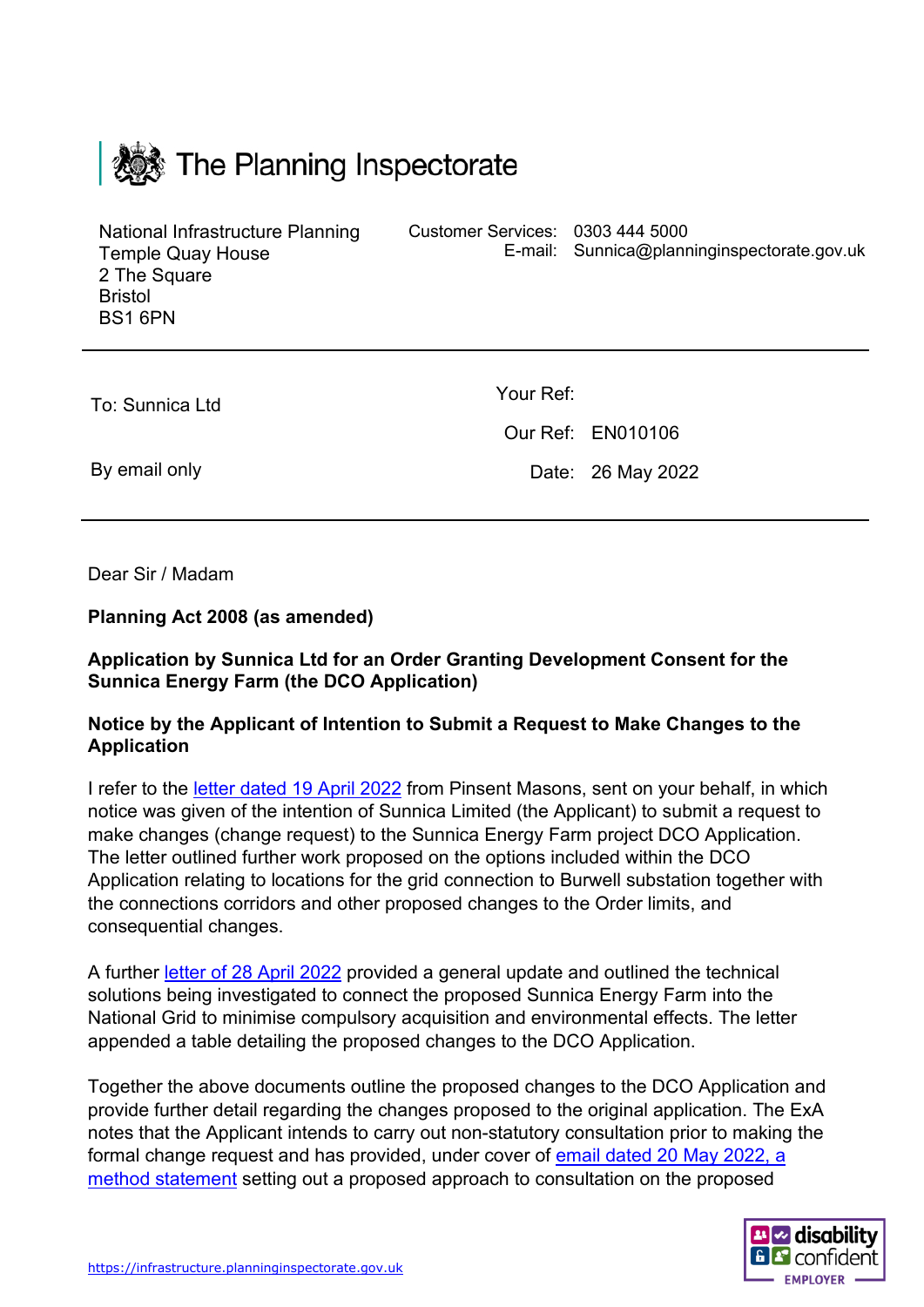changes to the DCO Application, subsequently updated by an email of 24 May 2022 confirming a change to the proposed dates for consultation.

The Applicant proposes that non-statutory consultation on the changes and updated environmental information would commence on 6 June 2022, and last for a total of 30 days, closing on 6 July 2022. It is the Applicant's intention to have due regard to all relevant responses to the consultation which concern the proposed amendments and submit a Consultation and Publicity Statement together with its formal change request to the Examining Authority (ExA). In the indicative timetable contained in your letter of 19 April 2022 you propose that the change request would be made by mid-July 2022.

The Applicant's notification of proposed changes contained in the above-mentioned documents satisfies Step 1 of the recommended procedure in the Planning Inspectorate's ['Advice Note 16: How to request a change that might be material' \(AN16\).](https://infrastructure.planninginspectorate.gov.uk/legislation-and-advice/advice-notes/advice-note-16/) The advice which the Applicant is requesting from the ExA, in line with Step 2 of AN16, includes the procedural implications of the proposed changes and guidance on the need, scope and nature of the consultation that the Applicant proposes to undertake.

# **Materiality of the Proposed Changes and Information Required**

As noted, the changes relate primarily to the optionality included in the DCO Application for connection to the Burwell substation, the connection corridors for the Project, and a reduction in land take (or a reduction in the powers sought over land), together with other changes or updates to the Project.

In accordance with paragraphs 109 to 115 of the Government's Guidance 'Planning Act [2008: examination of applications for development consent' \(the Guidance\)](https://www.gov.uk/government/publications/planning-act-2008-examination-of-applications-for-development-consent) and AN16, it is ultimately for the ExA to decide whether a proposed change is material. The ExA notes that the Applicant considers the proposed changes to be non-material. However, the ExA does not, at this stage, have sufficient information to reach a conclusive view as to materiality partly because it has not been possible at this stage to determine whether the proposed changes will generate new or materially different environmental effects.

We note that the Applicant intends to submit an "environmental confirmatory statement" with the change request, the title of which may suggest that it will proceed from an assumption that there would be no materially different environmental effects. We consider that such a statement needs to explain the changes to the Project description and the justification for conclusions on whether there would or would not be new or different environmental effects because of the changes, for each of the relevant chapters in the Environmental Statement. Consideration should also be given to whether other documents may need to be amended, e.g. the Habitats Regulations Assessment - Report to Inform an Appropriate Assessment

The ExA agrees with the Applicant's view that making any amendments to the application in advance of the Examination is preferable, as it will avoid having consultation running in parallel in the incipient weeks of the Examination, which could cause confusion amongst consultees and Interested Parties, and risk duplication of work.

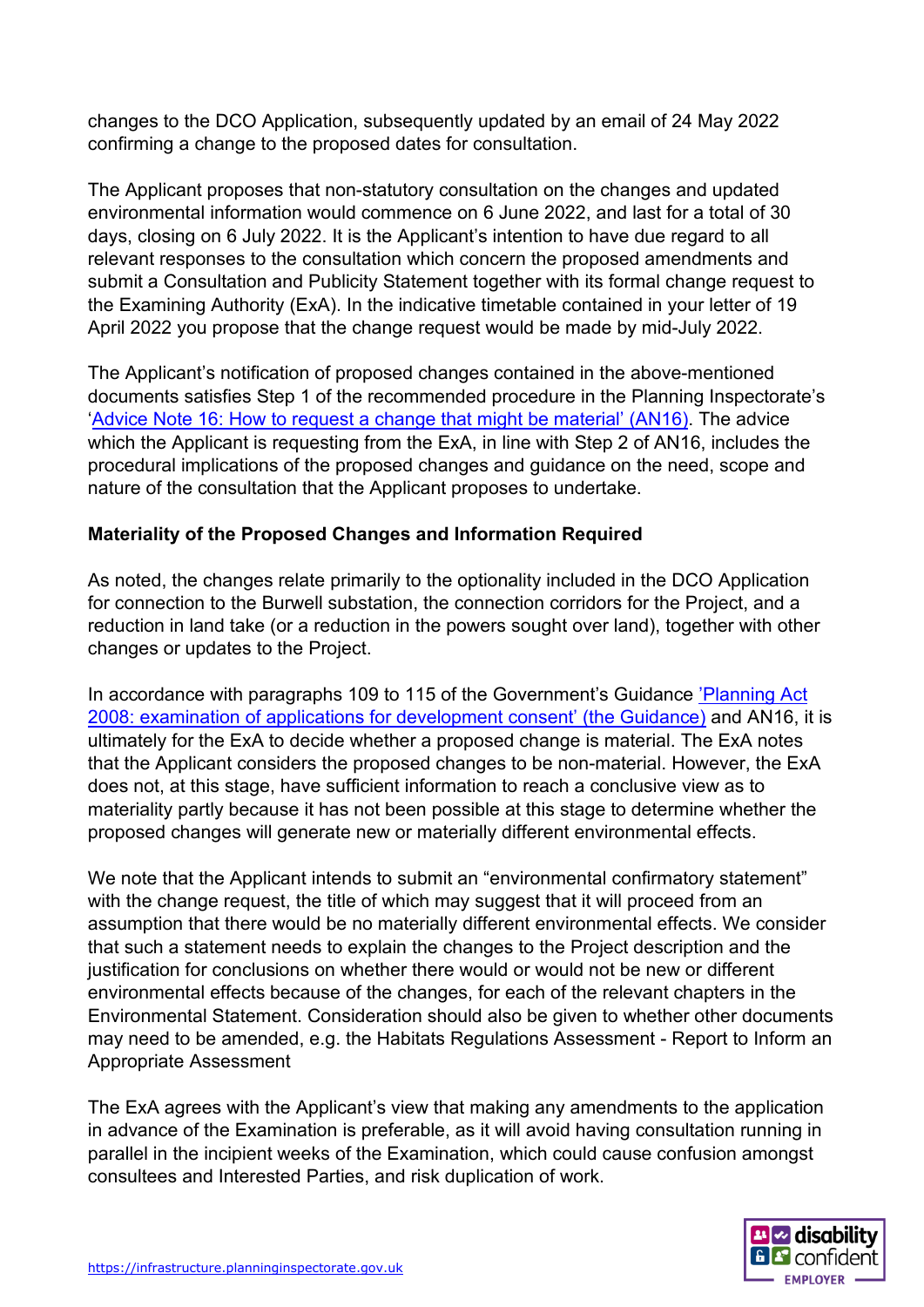The Applicant should have regard to Figures 1 and 3 of AN16, which set out how to make a request to make a material change to an accepted application and the information to include in a request to make a material change to an application after it has been accepted for examination.

# **Consultation**

The ExA is aware of the Applicant's stated intention to carry out non-statutory consultation on all proposed changes with all those consulted pursuant to Section 56 of the Planning Act 2008 along with members of the local community likely to be directly affected by the change, specifically in proximity to the Burwell substation. As identified, this should include any changes to the Section 56 notification list as certified in the [certificate of compliance](https://infrastructure.planninginspectorate.gov.uk/wp-content/ipc/uploads/projects/EN010106/EN010106-002166-S58%20Certificate%20of%20compliance%20with%20s56%20FINAL.pdf)  [dated 30 March 2022](https://infrastructure.planninginspectorate.gov.uk/wp-content/ipc/uploads/projects/EN010106/EN010106-002166-S58%20Certificate%20of%20compliance%20with%20s56%20FINAL.pdf) . A minimum of 28 days should be given for responses to this consultation, and newspaper and site notices should be posted. The ExA suggests that the Applicant also considers consulting any persons likely to be affected by the proposed new substation site, notwithstanding the likelihood that this will be within the Order limits. We note further the Applicant's intention to provide briefings to relevant stakeholders, however given the concerns raised in relation to the opportunity for engagement during the pandemic, we suggest the Applicant should consider holding a public meeting as part of the consultation on the proposed changes.

The ExA has no other comments to make on the indicative programme set out in your letter of 19 April 2022 and the proposed method statement on consultation dated 20 May 2022 (It should however be noted that reference to the Government's Guidance 'Planning Act 2008: changes to Development Consent Orders' is not appropriate in this case as that relates to changes to a made Development Consent Order).

When submitting the change request, it is recommended that you submit a statement encompassing a non-statutory consultation report setting out the detail and methodology of the undertaken consultation. Subject to the comments we have made, the scope of consultation activities set out in the method statement appears to be a suitable basis for the non-statutory consultation. Please ensure that consultation responses are sent directly to the Applicant and **not** to the Planning Inspectorate.

The ExA would also advise that updated documents submitted with the formal change request in accordance with AN16 should include both clean and tracked changes versions, and also include a full Schedule of Changes (as indicated in Figure 3 of AN16) and an updated Guide to the Application. If the ExA decides to accept the proposed changes into the Examination (irrespective of whether or not they are material) all Interested Parties will have an opportunity to make representations on the changed application, in writing or orally at hearings, when the Examination commences.

### **Next steps**

The ExA requests the Applicant to ensure that the change request that is intended to be submitted by mid-July 2022 responds fully to the points made above, taking account of the Guidance and AN16.